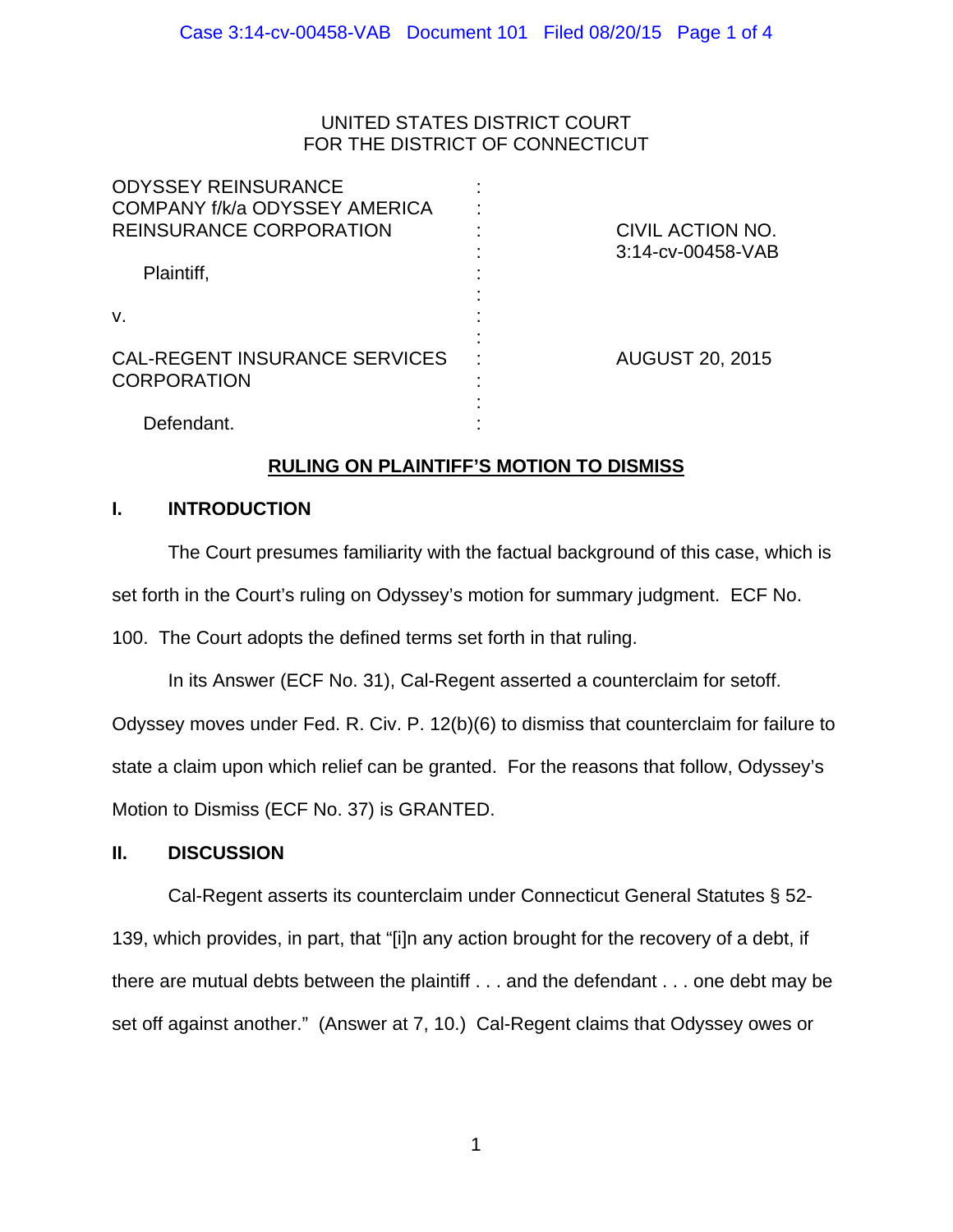#### Case 3:14-cv-00458-VAB Document 101 Filed 08/20/15 Page 2 of 4

may owe it two sums, and that any recovery by Odyssey should be set off against those two sums.

First, Cal-Regent claims that Odyssey is required, under the Reinsurance Agreements, to reimburse Cal-Regent for approximately \$68,824.91 in "costs and payments that [Cal-Regent] has made while handling various insurance claims" (the "Expense Counterclaim"). (Answer at 8, ¶¶ 6-9.)

Second, Cal-Regent alleges that there is an ongoing arbitration among Cal-Regent, State National, and Cal-Regent's insurance carrier "in connection with a claim for an alleged error in certain policy language that allegedly cause [*sic*] the payment of a disputed claim in the amount of Four Million Dollars by State National and Odyssey Reinsurance in 2005." (*Id.* at 8-9, ¶ 10.) Cal-Regent claims that, "[i]n the event of a settlement or payout ordered by the arbitrator ninety percent (90%) of any such payout will be paid to Odyssey Reinsurance which will result in a recalculation of sums alleged to be due and owing by Cal-Regent for provisional commissions and commission adjustments for year 2005" (the "Arbitration Counterclaim"). (*Id.* at 9, ¶ 13.)

Cal-Regent's counterclaim fails to state a claim upon which relief can be granted. The Reinsurance Agreements are governed by Texas law. (*E.g.*, 2004 Agmt. ¶ 19.2; Ruling on Pl.'s Mot. Summ. Judg. at [9-10].) Cal-Regent's own papers recognize this. (Def.'s Mem. Opp. Pl.'s Mot. Dismiss at 3, 7-8, ECF No. 41.) But Cal-Regent brought its counterclaim under Connecticut law. (Answer at 7, 10.)

In the Second Circuit, courts "determine a choice-of-law clause's scope under the same law that governs the clause's validity – the law of the forum." *Fin. One Pub. Co. v. Lehman Bros. Special Fin.*, 414 F.3d 325, 333 (2d Cir. 2005). Connecticut courts

2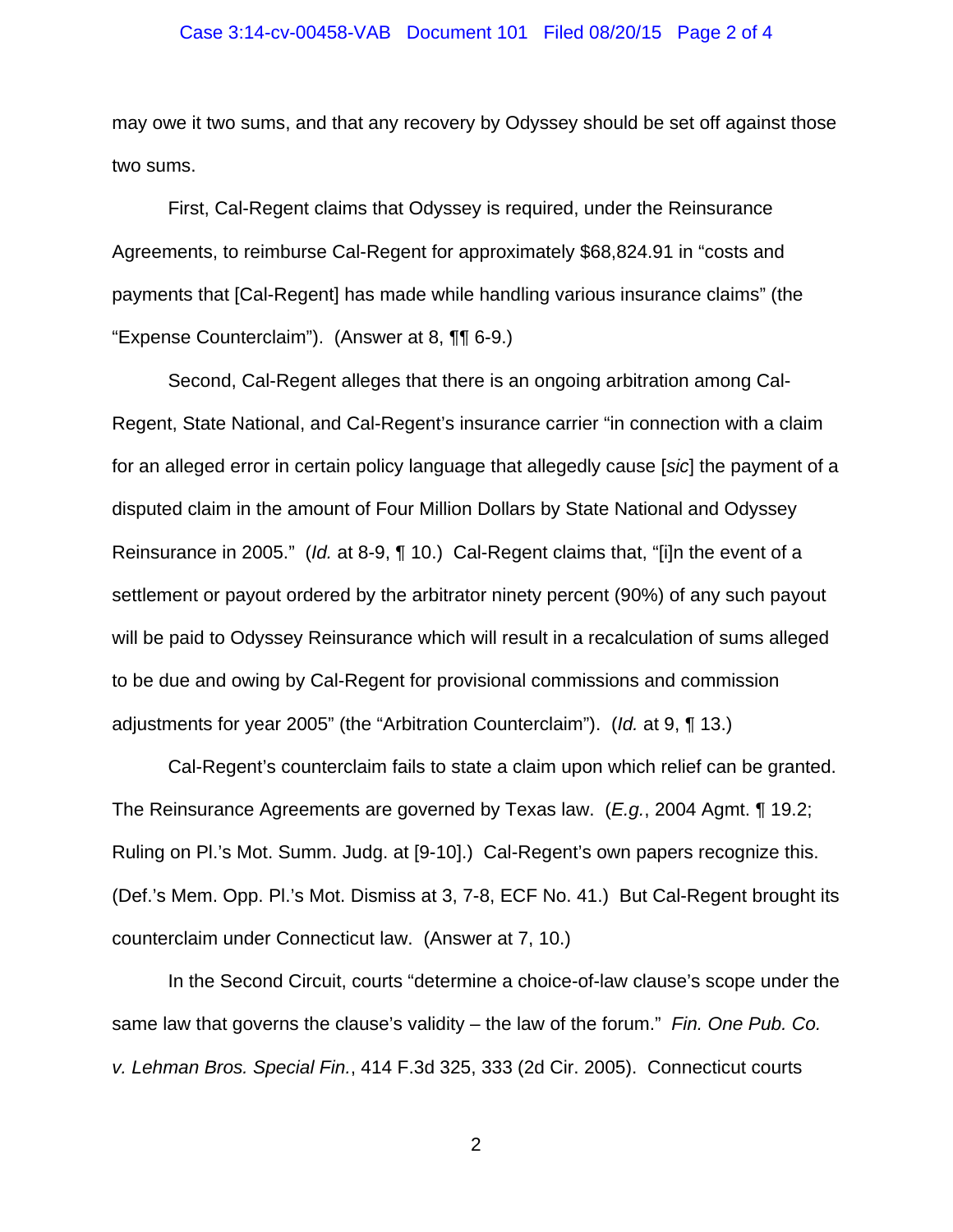#### Case 3:14-cv-00458-VAB Document 101 Filed 08/20/15 Page 3 of 4

generally hold that where a choice-of-law clause states that an agreement is governed by a given state's law, claims based on or arising out of that agreement are governed by the chosen state's law. *See, e.g.*, *Wall St. Tech. Partners, LP v. Kanders*, No. X05CV095010098S, 2010 WL 816867, at \*3-5 (Conn. Super. Ct. Feb. 2, 2010) (where choice-of-law clause provided that agreement was "governed, construed and enforced in accordance with the laws of the State of Delaware," counterclaim for breach of that agreement was governed by Delaware law); *cf. Toth v. Clark*, No. CV02077296S, 2003 WL 1908252, at \*4 (Conn. Super. Ct. Apr. 1, 2003) (where choice-of-law clause provided that agreement was governed by New York law, tort claims not arising from agreement were governed by Connecticut law); *Messler v. Barnes Grp., Inc.*, No. CV 960560004, 1999 WL 61034, at \*9 (Conn. Super. Ct. Feb. 1, 1999) (observing that "[s]everal courts have held that similar narrowly-drawn choice-of-law provisions do not preclude causes of action under the laws of another state where such causes of action are not based in contract" and collecting cases).

Cal-Regent's counterclaim arises from the Reinsurance Agreements. As to the Expense Counterclaim, Cal-Regent alleges that the Reinsurance Agreements required Odyssey to reimburse Cal-Regent for the claimed expenses. (Answer at 8, ¶¶ 6-9.) As to the Arbitration Counterclaim, sums owed by Odyssey to Cal-Regent, if any, as a consequence of a settlement or payout in the arbitration would arise out of the commission provisions of the Reinsurance Agreements. (*See* Answer at 9, ¶ 13.) Cal-Regent itself recognizes that its counterclaim arises out of the Reinsurance Agreements. (*See* Answer at 9-10, ¶ 14; Def.'s Mem. Opp. Pl.'s Mot. Dismiss at 8

3